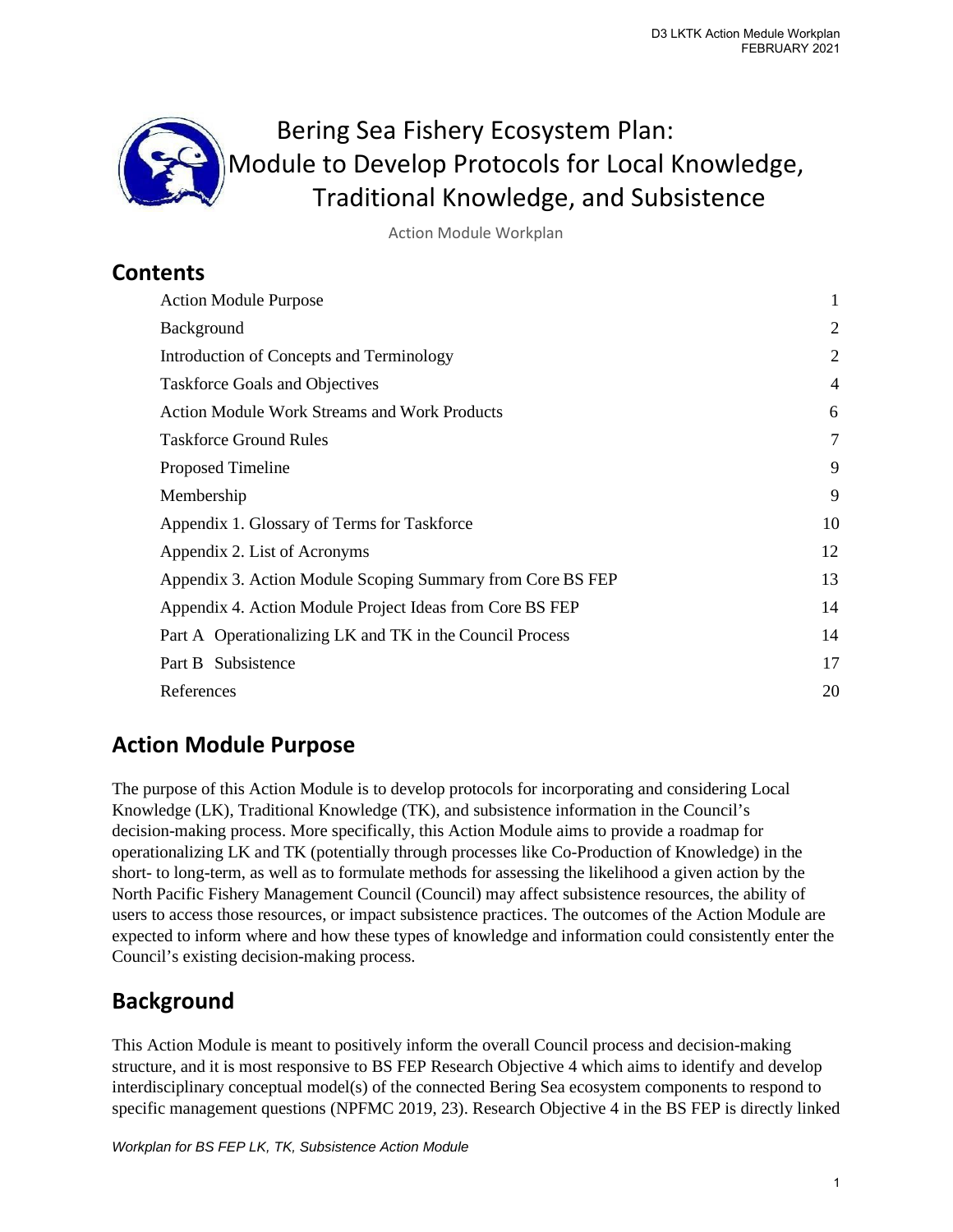to Process Objective 6 which seeks to facilitate and organize communication of ecosystem science, LK, TK, and relevant Council policy between scientists, communities, and decision-makers (see Chapter 2 of the [Core BS FEP d](http://meetings.npfmc.org/CommentReview/DownloadFile?p=9fd5d027-86a8-4983-a7e7-f456acc478bf.pdf&fileName=C4%20BS%20FEP.pdf)ocument for a full list of the Research and Process Objectives). This Action Model can inform many of the other BS FEP Research and Process Objectives, as well.

The completed work aims to provide a framework for the Council and analysts to consider how to include and better use non-economic social science data, particularly as they relate to LK, TK, and subsistence. In addition, this Action Module provides opportunity for the Council to operationalize plans for strengthening partnerships with bearers of LK and TK, subsistence users, and organizations that represent and work with these groups. This project will guide the use of subsistence data in analyses and is expected to help the Council be increasingly responsive to National Standards 2 and 8, which relate to conservation and management being based on the best scientific information available and that conservation and management measures take into account the importance of fishery resources to communities, respectively. In sum, this Action Module will facilitate informed Council decision-making by providing the Council pathways to access and consider human dimension linkages and effects within the Bering Sea ecosystem in line with a robust ecosystem-based approach to fisheries management.

# <span id="page-1-0"></span>**Introduction of Concepts and Terminology**

**Local Knowledge** broadly includes the observations and experiences of local people in a region as well as people with significant experience or expertise related to a particular location, species, or fishery.[1](#page-1-1) LK can evolve over time, and it is often acquired over the course of a few generations or less, but it is inherently the product of knowledge formation and dissemination based on personal, shared and inherited experience (Martin et al. 2007). It is recognized that bearers of LK are often relatively small groups of people, living in or connected to, a common geographic location who actively engage with the environment through local harvest of wild resources. However, these people may or may not be Indigenous to the area or base their understandings on knowledge that evolves over many generations (PFRCC 2011). For example, within the Bering Sea region, LK holders might include commercial Bering Sea fishermen who spend considerable time in the region, and are possibly intergenerational participants in the fishery, but reside (at least part of the year) outside the region (i.e., in Lower 48 ports such as Seattle or Astoria). LK is commonly solicited in the current Council process via voluntary public testimony from skippers, coastal community residents, etc., and stakeholder interactions with Plan Teams.

**Traditional Knowledge** is also experience-based, but it is inherently deeply embedded in cultures who have dwelled in a landscape since time immemorial (Berkes 1999, 8; Ingold 2000, 43). TK is more than information about the ecosystem and its components (i.e., species abundance or movement patterns) as it refers more specifically to knowledge held by Indigenous people which is inseparable from particular values. Specifically, the Bering Sea FEP (2019, 16) recognizes that TK is:

*"A living body of knowledge which pertains to explaining and understanding the universe and living and acting within it. It is acquired and utilized by Indigenous communities and individuals in and through long-term sociocultural, spiritual and environmental engagement. [Traditional knowledge] is an integral part of the broader knowledge system of Indigenous communities, is transmitted intergenerationally, is practically and widely applicable, and integrates personal experience with oral traditions. It provides perspectives applicable to an array of human and* 

<span id="page-1-1"></span>*Workplan for BS FEP LK, TK, Subsistence Action Module* presented here draws from the Bering Sea Fishery Ecosystem Plan (2019, 16).  $1$  At its first meeting, the LK, TK, and Subsistence Taskforce discussed the importance of gaining a common understanding of terminology as they provide key reference points for future work. The discussion on LK and TK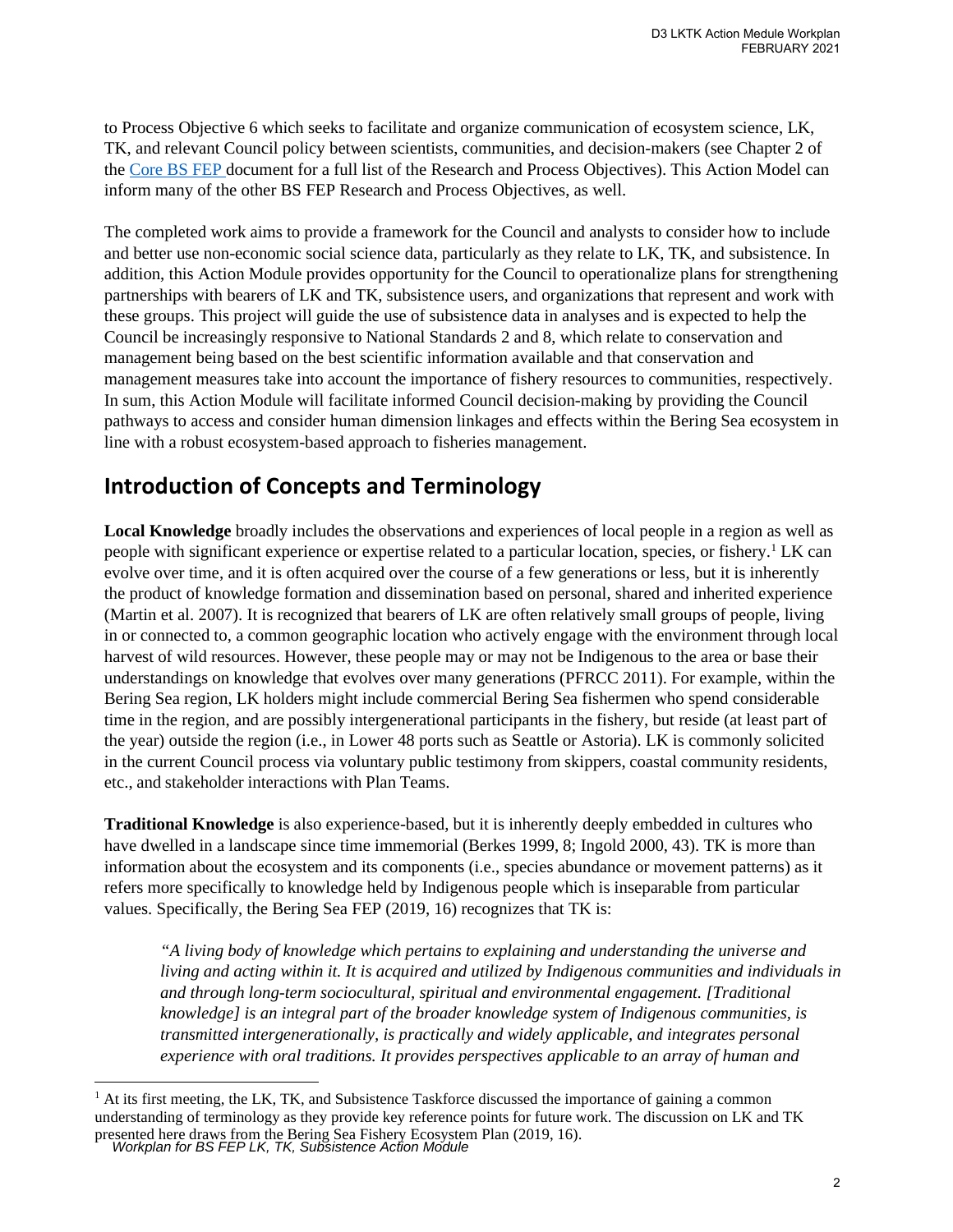*nonhuman phenomena. It is deeply rooted in history, time, and place, while also being rich, adaptable, and dynamic, all of which keep it relevant and useful in contemporary life. This knowledge is part of, and used in, everyday life, and is inextricably intertwined with peoples' identity, cosmology, values, and way of life. Tradition – and [traditional knowledge] – does not preclude change, nor does it equal only 'the past'; in fact, it inherently entails change." (Raymond-Yakoubian et al., 2017).* 

LK and TK are relevant to all fisheries sectors (i.e., commercial, recreational, and subsistence) and all aspects of fishery management in the Bering Sea Ecosystem. Finding pathways to incorporate LK, TK, and subsistence information into the Council's existing processes can provide an opportunity for the Council to be more responsive to ecosystem-based fishery management (EBFM) and climate change impacts throughout the Bering Sea region. For example, people who are intimately familiar with a particular landscape have knowledge about the past and present conditions of commercial and non-commercial fish species and could be the first to notice changes in resource abundance, species presence, or habitat destruction (Gadamus and Raymond-Yakoubian 2015; Clark 2016). For example, as Johannes and Nies (2007, 42) note, communities' or "fishers' knowledge may often be the only source of information on the history of changes in local ecosystems and on their contemporary state that is sufficiently fine scale to help us design ways to protect stock remnants and critical habitats." A practical example of LK with direct relevance to fishery management is that inshore cod fishermen communicated a decrease in the North Atlantic cod spawning stock on their fishing grounds prior to the biological collapse of the cod fishery (Johannes et al., 2000).

Incorporating LK and TK into the Council's existing processes could increase institutional effectiveness by improving local buy-in to specific management actions and the Council's decision-making more broadly, which could mitigate resource and policy conflicts over the long-run. Providing the Council these types of information expand the suite of usable scientific knowledge, though it is recognized that this information is both additive and complementary to other forms of science and information currently utilized in the Council process.

**Subsistence:** There are different ways of understanding or defining subsistence in Alaska, and those understandings influence how communities access resources and engage a subsistence way of life. For example, the State of Alaska has historically approached defining subsistence as traditional or customary use of resources and considers all Alaska residents qualified subsistence users. Federal policy, as designated under the Alaska National Interest Land Conservation Act of 1980, also focuses on the uses of wild resources while establishing a "rural preference" for subsistence rights for resource access and use on federal lands (Anderson 2016). While the State and Federal policies diverge on who can participate in subsistence activities, both definitions focus on the use and harvest of wild resources without recognizing the broader context in which they exist. An "Indigenous perspective" expands the understanding of subsistence by recognizing how hunting and gathering related activities are deeply connected to history, culture, and tradition (Raymond-Yakoubian, Raymond-Yakoubian, Monicreff 2017). The importance of subsistence for Alaska Native communities, and the continuation of subsistence-related practices, is that it is a critical linkage to linguistic and cultural survival (Active 1999). Participation provides opportunities for different generations to learn from one another and pass on critical knowledge and value systems. As such, subsistence practices are meaningful beyond the harvest of nutritional and cultural goods as they create and reproduce linkages across multiple social and ecological domains.

# <span id="page-2-0"></span>**Taskforce Goals and Objectives**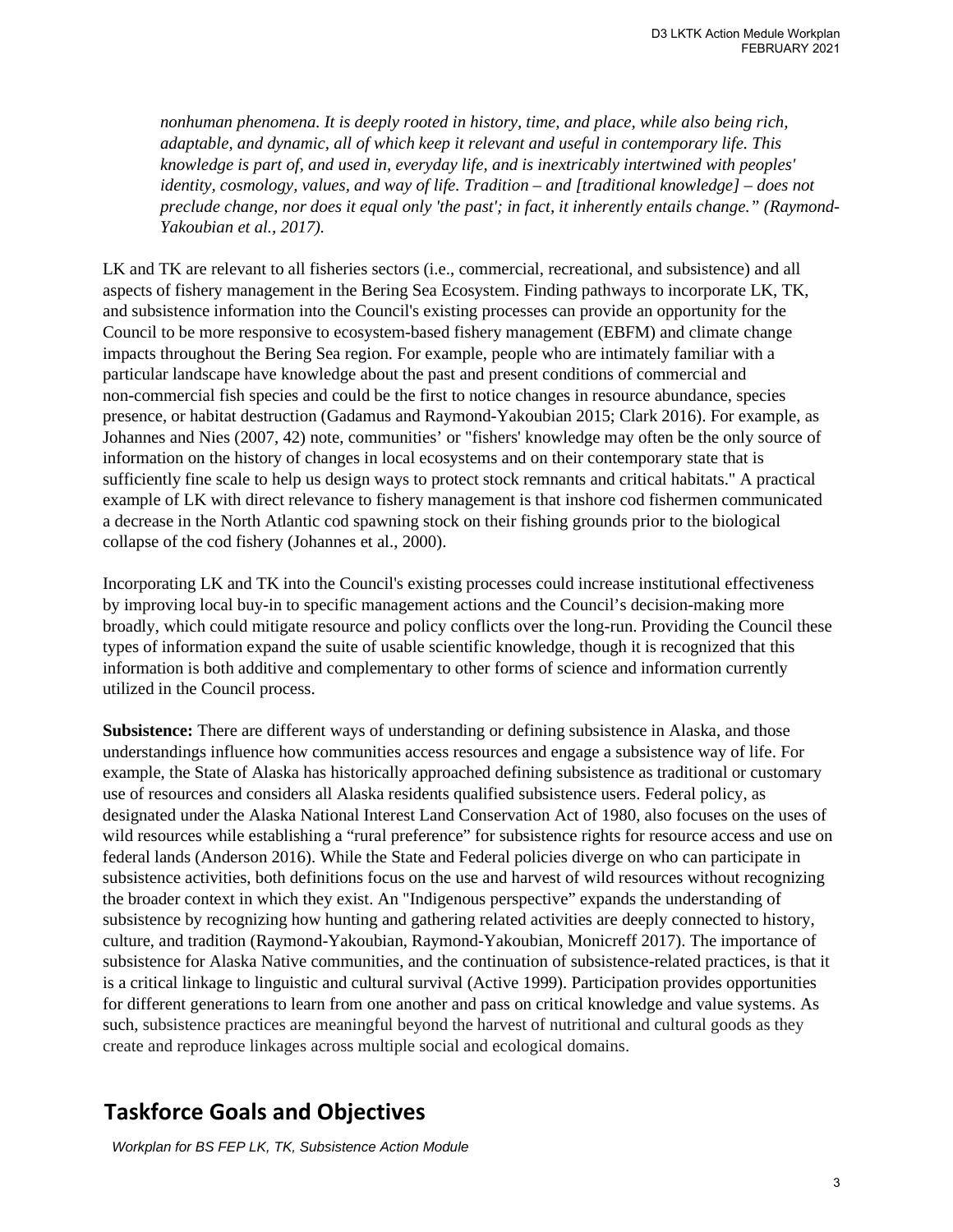**Related to LK and TK**, the overarching goal of this Action Module is to create processes and protocols through which the Council can identify, analyze, and consistently incorporate TK and LK, and the social science of TK and LK, into Council decision-making processes to support the use of best available scientific information in EBFM (Goal 1). **Regarding subsistence**, the overarching goal of this Action Module is to create a protocol and develop recommendations through which the Council can define and incorporate subsistence information into analyses and decision-making (Goal 2). Guided by these two overarching goals, the Taskforce collectively determined the following five objectives:

- 1. *Over the next 2-3 years the Taskforce will identify and define sources of LK and TK, and the social science of LK and TK, to support the use of best scientific information available in Council decision-making.* Objective 1 reflects the Taskforce's opportunity to support the Council in being more responsive to National Standard 2 and 8 by incorporating LK and TK in its analyses. Doing so will provide a more complete picture of the human dimensions of the Bering Sea region to support EBFM, and a better understanding the effects of climate change on the Bering Sea ecosystem. It is important to note that Objectives 1-3 make an important distinction between LKand TK, and the social science of LK and TK. The Taskforce agreed on this distinction because LK and TK exist regardless of whether social science has been conducted to understand, analyze, or synthesize them.
- 2. *The Taskforce will provide guidance and analytical protocols to the Council on how to evaluate and analyze LK and TK, and the social science of LK and TK.* Taskforce members recognized the importance of providing the Council and staff direction on how to analyze LK and TK for the purpose of incorporating them into Council documents and decision-making as appropriate. Taskforce discussion on Objective 2 emphasized the importance of utilizing social science and Indigenous methodologies and best practices. These protocols will give guidance with a set of best practices for considering and evaluating LK and TK, and the social science of LK and TK for both discrete actions and the Council process morebroadly.
- 3. *The Taskforce will provide guidance on how LK and TK, and the social science of LK and TK, could be incorporated into Council decision-making processes.* Objective 3 reflects Taskforce discussion and consensus on finding "onramps," or points of entry (e.g., social impact assessments or public testimony), for LK and TK, and the social science of LK and TK, into the Council's decision-making process. One question related to Objective 3 was: Where can LK and TK be utilized in existing Council processes? Objective 3 aims to facilitate the Council's decision-making as it relates to EBFM by finding the appropriate and most useful onramps for LK and TK, and the social science of LK and TK.
- *Workplan for BS FEP LK, TK, Subsistence Action Module* 4. *Over the next 2-3 years the Taskforce will identify relevant and appropriate sources of subsistence data and information to use in Council decision-making processes.* To achieve Goal 2, the Taskforce agreed that identifying sources of subsistence information is a crucial step, and recognized that reports produced by the Subsistence Division of the Alaska Department of Fish and Game (ADFG), among others (e.g. work done by the Aleut Community of St, Paul's Ecosystem Conservation Office), are valuable resources in this respect. However, as described above, the Taskforce also agreed that subsistence, within the context of the Council, should be considered beyond species harvest numbers and beyond the economic value of particular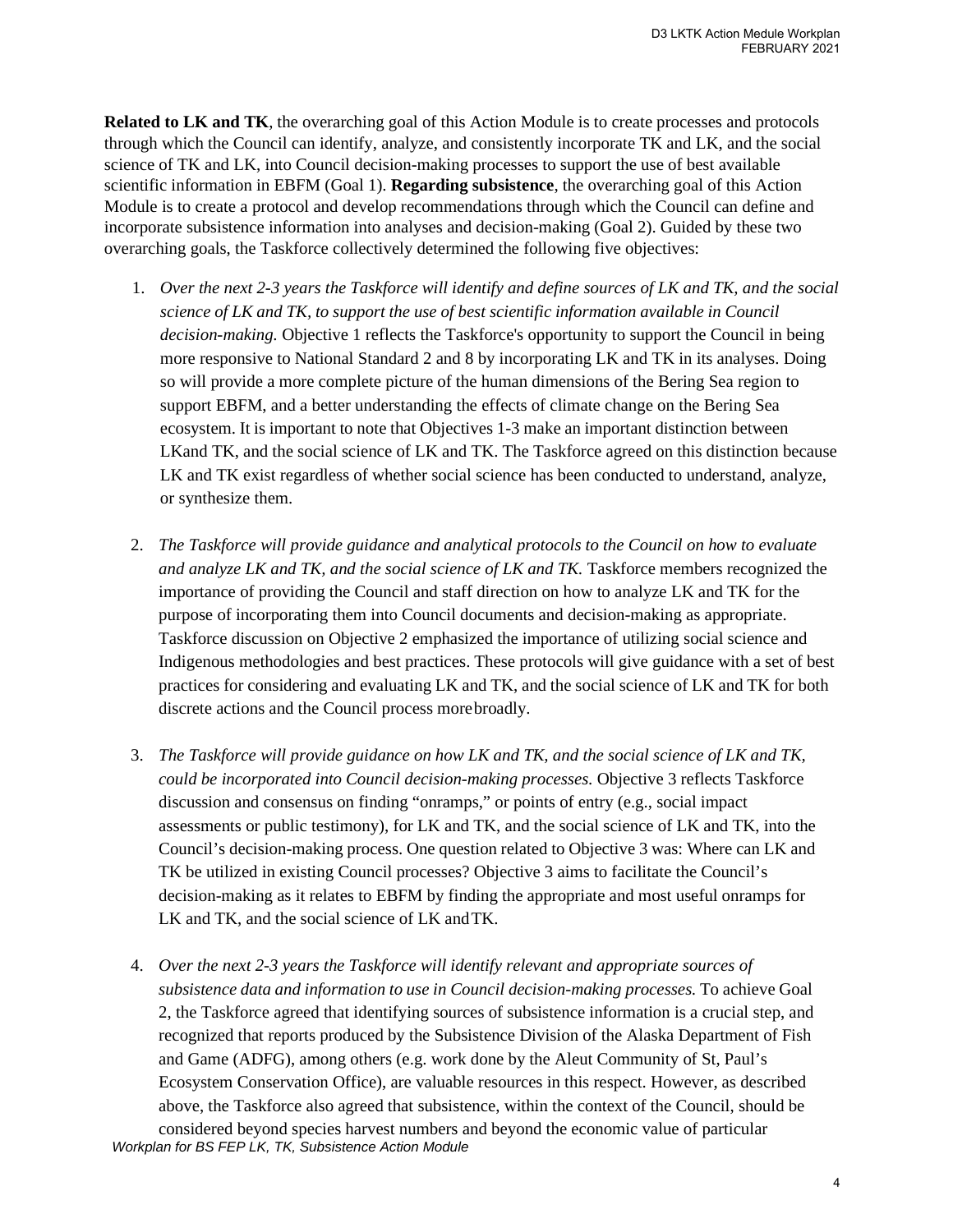resources. Identifying sources for subsistence information and gaining permission for the use of such sources as appropriate (e.g., for spatial data from Tribes), is expected to be an ongoing process for the Taskforce.

5. *The Taskforce will provide guidance on how subsistence data and information can be incorporated into Council decision-making processes.* Taskforce members came to an agreement on Objective 5 recognizing the importance of providing guidance to staff and the Council with respect to analyzing various forms of subsistence data.

# <span id="page-4-0"></span>**Action Module Work Streams and Work Products**

This Action Module will result in multiple protocols which contain recommendations and "best practices" for the Council and staff with respect to soliciting, analyzing, and incorporating LK, TK, the social science of LK and TK, and subsistence information into the Council's existing process.

#### **Taskforce Work Streams**

Reflecting the multi-year process of establishing the Bering Sea FEP, stakeholder and staff dialogue on this Action Module has often separated the anticipated work into separate streams. *The Taskforce has proposed separating this Action Module work into two primary:* 

- 1. Processes for incorporating LK, TK, and the social science of LK and TK
- 2. Processing for incorporating subsistence data and understanding impacts of Council actions on subsistence

Reflecting Goal 1, **Part A** of this work will focus on developing methods and guidelines for identifying or soliciting, evaluating and incorporating LK and TK, and the social science of LK and TK, into Council documents and processes on an ongoing basis. Part A of this Action Module will also include pathways for strengthening relationships with bearers of LK and TK (and their representatives and organizations) and better capturing LK and TK in Council analyses. Reflecting Goal 2, **Part B** will develop a protocol for the Council to consider subsistence and potential sources of subsistence information in its existing decisionmaking processes. Part B will result in a protocol that incorporates methods and guidelines for incorporating subsistence data into Council analyses. Part B will ultimately develop a process for better understanding and considering how removals from commercially important fish stocks may affect subsistence resources important to Alaska Native communities or affect resource use patterns of those communities.

Separating this Action Module into "parts" is not meant to detract from the linkages across each part. This separation reflects acknowledgement of differences in the current state of incorporating LK, TK, the social science of LK and TK, and subsistence information in the Council process, as well as the need for different methods to strengthen each one. The three subtopics are grouped under one Action Module to promote a holistic approach that allows for connectivity and leveraging of progress across the LK, TK, and subsistence work. Progress on each part is expected to occur at differing timescales, but through a single Taskforce group.

#### **Taskforce Work Products**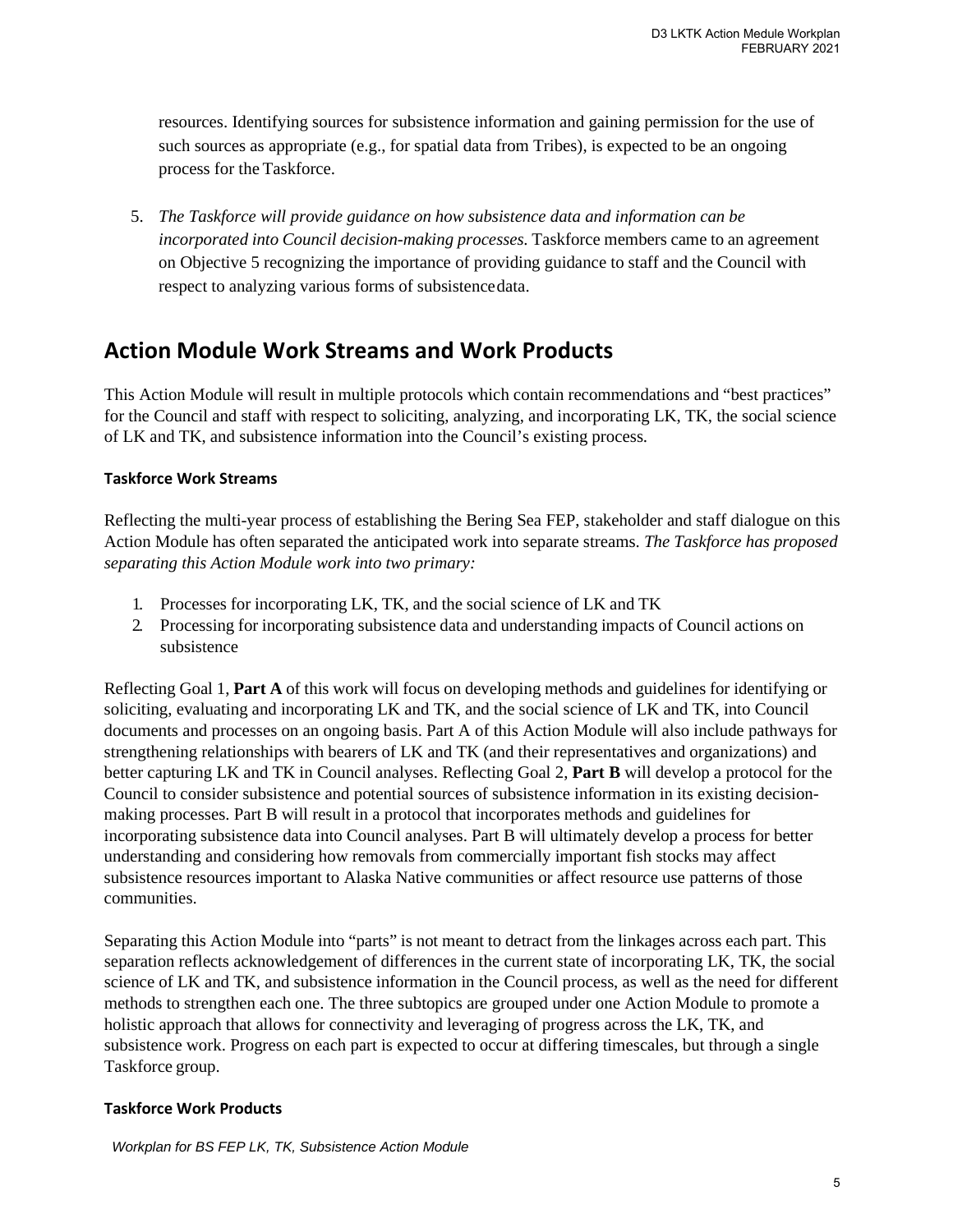At the February 2020 Council meeting, the [Council took action](https://meetings.npfmc.org/CommentReview/DownloadFile?p=ce213a15-6672-4d0b-9fad-6b0719388804.pdf&file%20Name=D3%20MOTION%20.pdf) to task the Taskforce with creating the following work products:

- 1. Create a glossary of terms to be included in the Taskforce's workplan.
- 2. Identify potential "onramps," or points of entry, within the Council process (e.g., public testimony or analyses) for the Taskforce's work.
- 3. Develop a protocol outlining the best practices for soliciting LK and TK, and a protocol for the Council to identify, analyze, and incorporate TK and LK into Council decision-making documents as appropriate.
- 4. Develop guidelines or protocols for Council staff for soliciting/identifying, analyzing, and using subsistence data and information in analyses.
- 5. Prepare a final report for the Council.

This action reflects a broader suite of potential work products contained in th[e Taskforce's report](https://meetings.npfmc.org/CommentReview/DownloadFile?p=be755528-f73c-4b89-a6c3-e8fffb65d77c.pdf&fileNa%20me=D3%20Report%20of%20LK%20TK%20and%20Subsistence%20Taskforce.pdf.) from its January 2020 meeting. It is anticipated that these five work products will positively inform the Council process by identifying the appropriate sources of LK, TK, and the social science of LK and TK, and subsistence information, providing guidance on best practices and methodologies for using these data, and where such analyses might be best suited for incorporation into the Council's existing process.

This Action Module work will likely function across multiple timescales, with multiple bounded projects to be determined through Action Planning after members have been appointed to the Taskforce and at upcoming Taskforce meetings. Upon completion of work, the Taskforce will be expected to present ideas and its work products to Committees and Plan Teams (e.g., the FEP Team) and the Council. The FEP Team will play a particularly active role in the Action Module Taskforce's process by developing recommendations for the Council based on ideas and work from the Taskforce. The Council will then hear recommendations from the FEP Team and take regulatory or non-regulatory action as necessary.

This Action Module is meant to positively inform the overall Council process and decision-making structure. The completed work will provide a framework and data for analysts to consider ways to make better use of non-economic social science data in the form of, and regarding, LK and TK along with outcomes from engagement actions, as well as whether fishery activities or changes in regulation are likely to impact subsistence resources or patterns of subsistence use. It is anticipated that incorporating subsistence data into the Council process would involve adding a section to future analyses. If included in the discussion paper and preliminary draft stages of an action, it is expected that subsistence data would be considered during development of alternatives for specific actions. Impacts to subsistence resources or use will thus be considered throughout the Council process.

# <span id="page-5-0"></span>**Taskforce Ground Rules**

At the Taskforce's inaugural meeting in January 2020, the Taskforce outlined a pathway forward for their work. The Taskforce will meet three times per year over the next two years, leaving open the possibility for additional meetings if work still needs to be achieved in the third year. Noting potential funding constraints, the Taskforce determined that one meeting will occur in-person, one meeting will occur via teleconference, and the format of the third meeting is yet to be decided. Due to the importance of subsistence activities for multiple Taskforce members, and the need to prioritize various hunting and fishing seasons, the Taskforce identified January, April, and October (2020-2021) as tentative months for these three yearly meetings to occur. The Taskforce agreed to meet via teleconference in April 2020 to address immediate next steps and continue their work.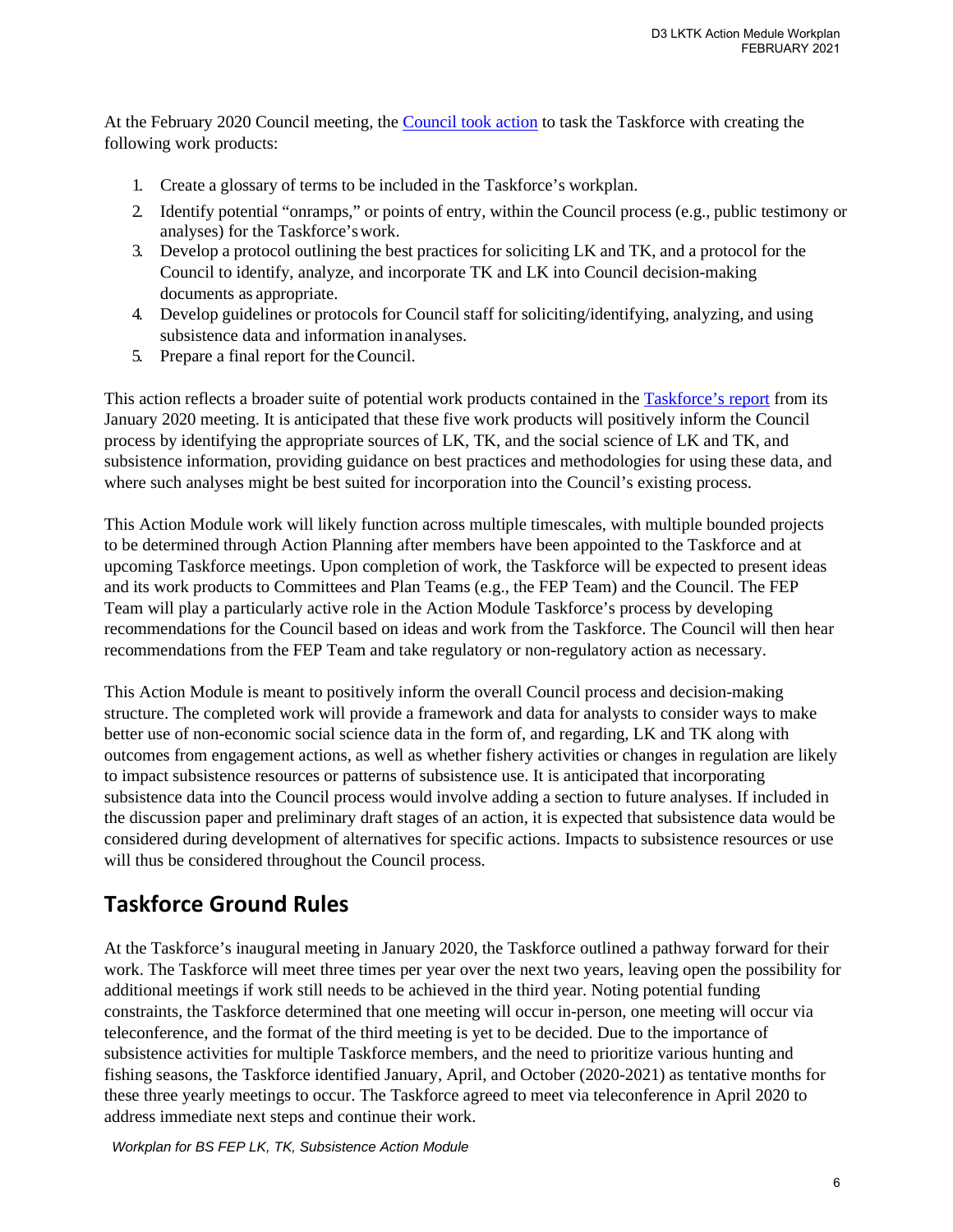*The Taskforce established the following ground rules for their meetings:* 

- 1. Taskforce co-chairs will solicit Taskforce members' availability and notice for the meeting.
- 2. Stakeholders requested, and the Taskforce expressed their support, to maximize accessibility for extensive community engagement with Taskforce meetings by holding a meeting in a rural community where funding allows.
- 3. The Taskforce agreed that a brief summary of the public testimony received at each meeting will be provided in the Taskforce report.
- 4. The Taskforce agreed that members of the public, those present in-person and participating via teleconference, should be invited to participate in Taskforce discussions when feasible and appropriate. This will be determined on a meeting-by-meeting basis, but it is meant to create an inclusive environment, and this practice acknowledges that the nature of the Taskforce's work could be greatly benefitted by additional expertise in the room. This could be particularly relevant if the Taskforce meets in a rural community.
- 5. The co-chairs will provide the opportunity for the Taskforce to review and give feedback on draft minutes and reports prior to their posting.

Cultivating an inclusive process is important for the Taskforce to engage all potentially relevant stakeholders as there is likely diverse constituent bodies (e.g., Bering Sea fishermen, subsistence resource users, Tribal governments, villages, boroughs, and more) who can contribute to the development of the LK, TK, and subsistence protocols, including the verification of data, outputs, and methods to use in the Council process.

A key accomplishment of BS FEP work related to LK, TK, and subsistence to date has been collaboration early and often with stakeholder individuals and groups in the BS FEP geographic area. This organizational model based on transparency and consensus was adopted early and helped to establish a cohesive and highly motivated Taskforce. By documenting this collaborative method throughout the process, the Taskforce can become a working model of a transdisciplinary and diverse partnership and can be considered a work product in and of itself. Often taking the form of both formal and informal conversations and comments, deep levels of communication have been achieved between Council staff and regional stakeholders with the goal of ensuring that LK, TK, and subsistence are approached in a regionally appropriate manner. Consistent and meaningful communication between Council staff, the FEP Team, and regional stakeholders will be a critical method to carry forward through forming a Taskforce and completing this Action Module work. While it has been acknowledged that it is not always possible to get regular feedback from all stakeholders in the region—and to date there has not been fully representative feedback from all communities in the expansive BS FEP area—taking the time to solicit and incorporate feedback and advice from regional stakeholders is critical for the success of this Action Module. This approach can be time consuming, but staff have described this as a "no steps back" approach. With a "no steps back" approach, progress may not always occur swiftly or in a large-scale way, but the goal is to ensure that trust and collaboration between staff and stakeholders grow stronger throughout this work.

Related, stakeholders have requested, and the Taskforce agreed at its first meeting, that effort should be made to maximize all possibilities for stakeholders to access the Taskforce's meetings and to have at least one meeting in a Bering Sea village, where funding allows. In addition, staff have proposed consideration of a non-typical meeting format to allow for Taskforce meetings to involve a subgroup of Taskforce members flying or driving to a rural community in the Bering Sea region to visit the community, meet

with community members, and host a teleconference or video conference meeting for the full Taskforce. This structure might alleviate some timing and funding constraints of attempting to convene the full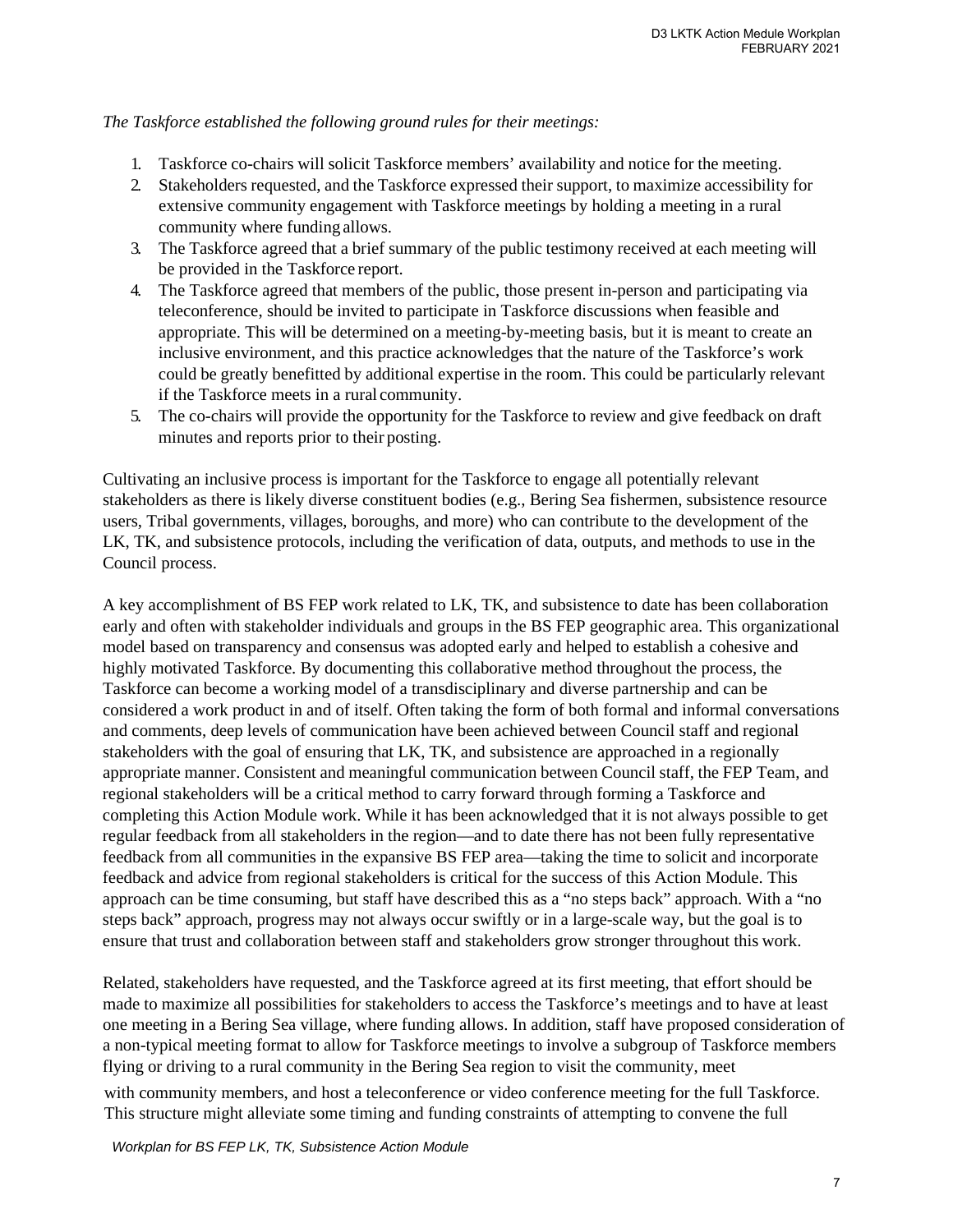Taskforce in remote locations, while allowing a two-way communication and collaboration processes to reach a broader geographical area.

#### <span id="page-7-0"></span>**Proposed Timeline**

All Action Module Taskforces are meant to be temporary groups, with members who work to achieve the objectives of each Action Module within its scope as defined by the Council. As such, they are anticipated to have finite timelines. This Action Module work will likely function across multiple timescales, with multiple bounded projects (i.e., protocol for LK and TK as well as subsistence). Upon completion of work, the Taskforce will present its work to the FEP Team and give a final report to the Council. This report is meant to be encompassing and retrospective in nature to provide potential insights to the Council should it initiate work on other Action Modules in the future. The FEP Team will develop recommendations for the Council based on ideas from the Taskforce. The Council will then hear recommendations from the FEP Team and take regulatory or non-regulatory action as necessary. A preliminary timeline for the LK, TK, and Subsistence Action Modules is outlined below.

| Dec 2018          | Council adopts BS FEP Core Document and prioritizes two Action Modules.        |
|-------------------|--------------------------------------------------------------------------------|
| Jan - May 2019    | Action Module Workplan drafting                                                |
| May 2019          | FEP Team meeting, Seattle; FEP Team finalizes draft Action Module workplans to |
|                   | forward to the Council/advisory bodies                                         |
| June 2019         | Council reviews workplans presented by the FEP Team, institutes a process for  |
|                   | forming the Taskforces, and takes action as necessary                          |
| Fall 2019         | Formation of Taskforces for prioritized Action Modules                         |
| January 2020      | First LK, TK, and Subsistence Taskforce meeting                                |
| April 2020        | Second LK, TK, and Subsistence Taskforce meeting                               |
| October 2020      | Third LK, TK, and Subsistence Taskforce meeting                                |
| $2021 - 2023$ (T) | Action Module Taskforces complete work and achieve objectives within the scope |
|                   | of their workplans; Taskforces disband.                                        |

#### <span id="page-7-1"></span>**Membership**

The membership of the LK, TK, and Subsistence Taskforce reflects the criteria outlined in the draft Action Module workplan which was presented before the [Council in June 2019.](https://meetings.npfmc.org/CommentReview/DownloadFile?p=65ddcb5a-2df2-4930-a4ca-dbd1d7386941.pdf&file%20Name=D6%20LKTK%20Action%20Module%20Draft%20Workplan%20May%202019.pdf) Specifically, reflecting stakeholder recommendations, the Council appointed 11 individuals based on nominations with various expertise ranging from being TK or LK holders, expert subsistence practitioners, and social scientists with expertise with LK, TK, or working with a wide variety of LK, TK and subsistence information and data. The resulting Taskforce is a diverse group of individuals that are geographically representative of the entire BS FEP Area. Taskforce members are expected to lead progress on the objectives of each Action Module within the defined scope. Members are expected to maintain an ongoing timeline in their workplan, to be presented to the FEP Team (and by the FEP Team to the Council) as necessary. Pending funding constraints, the Council will pay travel costs for non-Federal members of the project Taskforce to noticed Taskforce meetings

<span id="page-7-2"></span>Appendix 2. List of Acronyms

*Workplan for BS FEP LK, TK, Subsistence Action Module* Alaska Department Fish and Game ADFG Ecosystem Based Fishery Management EBFM

# **Term Acronym**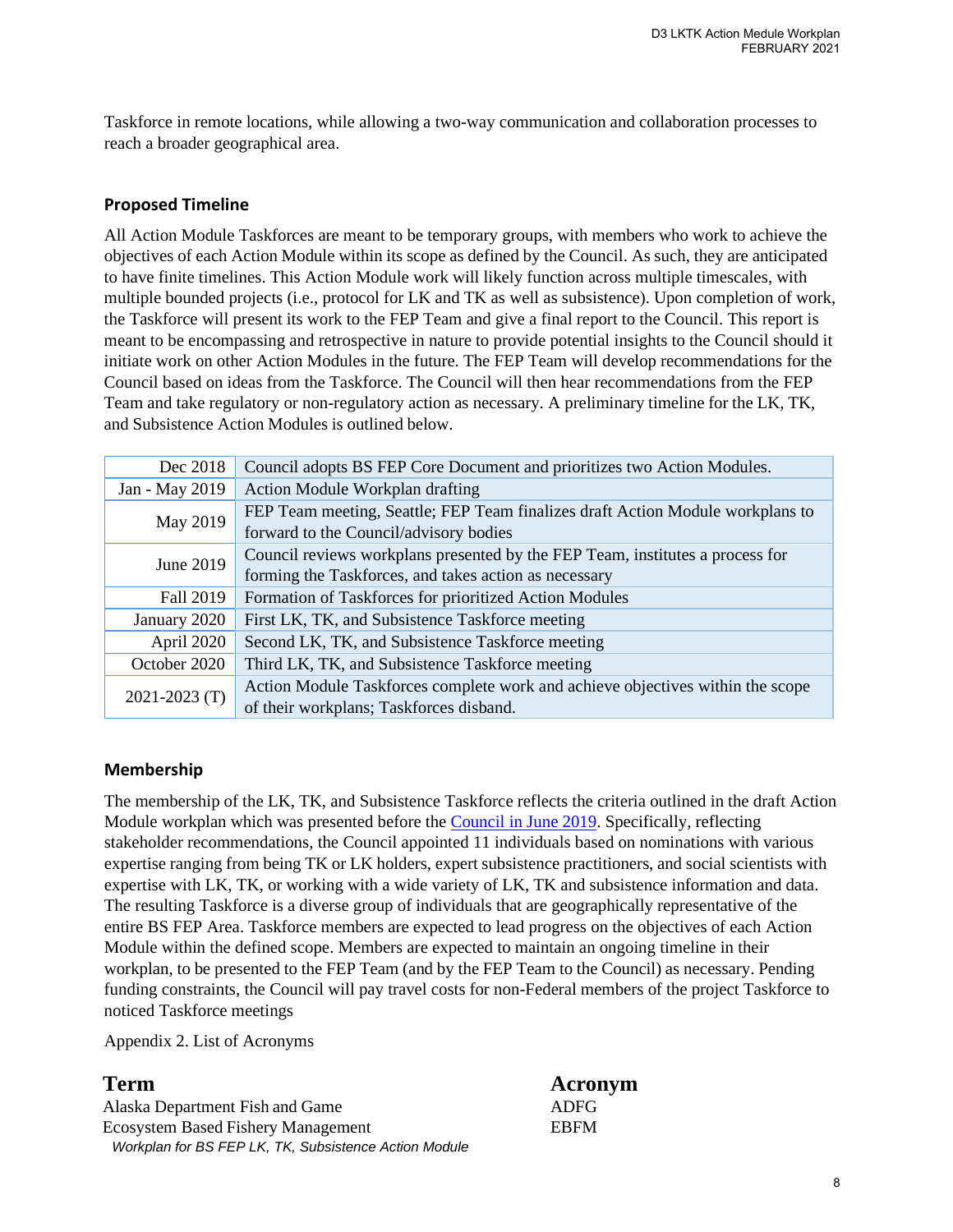| <b>Fishery Ecosystem Plan</b> | <b>FEP</b> |
|-------------------------------|------------|
| Local Knowledge               | - LK       |
| <b>Traditional Knowledge</b>  | TК         |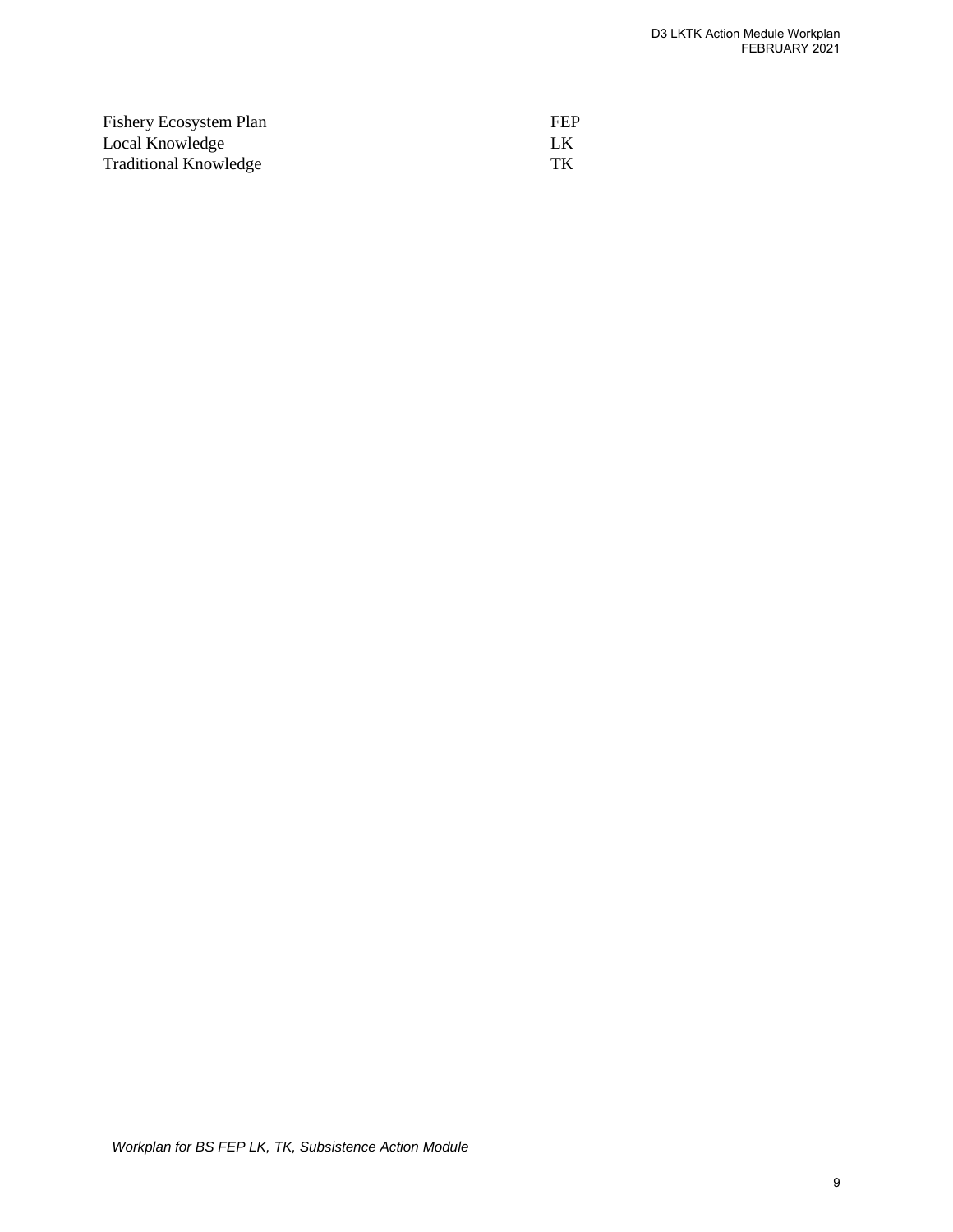# <span id="page-9-1"></span><span id="page-9-0"></span>**Appendix 3. Action Module Scoping Summary from Core BS FEP**

| 1. Synopsis<br><i>including</i><br>how it will<br>be<br>accomplishe<br>$\overline{d}$ | This Action Module has two parts. In Part A, methods for integrating/incorporating LK and TK<br>into Council processes in the short-to long-term will be addressed. In Part B, a methodology<br>will be developed for how the Council can consider potential impacts to subsistence species,<br>habitats that support those species, and access to subsistence resources. To develop this<br>Action Module, the Council will strengthen and broaden ties with Alaska Native<br>organizations, organizations that are familiar with subsistence data, non-economic social<br>scientists, and agency scientists. Through collaboration with LK, TK, and subsistence experts,<br>a protocol will be developed to ensure Council analysts know how to review and utilize LK,<br>TK, and subsistence information successfully in analyses.                                                                                                         |
|---------------------------------------------------------------------------------------|-----------------------------------------------------------------------------------------------------------------------------------------------------------------------------------------------------------------------------------------------------------------------------------------------------------------------------------------------------------------------------------------------------------------------------------------------------------------------------------------------------------------------------------------------------------------------------------------------------------------------------------------------------------------------------------------------------------------------------------------------------------------------------------------------------------------------------------------------------------------------------------------------------------------------------------------------|
| 2. Purpose<br>relationship<br>to the BS<br>FEP's<br>strategic<br>objectives           | This Action Module is most responsive to BS FEP Research Objective 4, which links directly to<br>Process Objective 6. As relates to Part A, the Council is interested in strengthening<br>relationships with bearers of LK and TK and better capturing LK and TK in Council analyses. As<br>relates to Part B, the Council is interested in developing a process for better understanding<br>and considering how removals from commercially important fish stocks may affect<br>subsistence resources important to Alaska Native communities or affect resource use<br>patterns of those communities.                                                                                                                                                                                                                                                                                                                                         |
| 3. How it will<br>inform the<br>Council<br>process                                    | This Action Module will improve Council decision-making by giving the Council access to a<br>more complete picture of the ecosystem and the potential impacts of their actions. This<br>Action Module aims to provide a roadmap for operationalizing LK, TK and potentially<br>processes like Co-Production of Knowledge (CPK) in the short- to long-term, as well as<br>formulate a method for assessing the likelihood a given Council action may affect subsistence<br>resources or the ability of users to access those resources. This project will guide the use of<br>subsistence data in analyses and is expected to help the Council be increasingly responsive to<br>National Standards 2 and 8.                                                                                                                                                                                                                                    |
| 4. How it will<br>be<br>integrated in<br>the Council<br>process                       | This Action Module is meant to positively inform the overall Council process and<br>decision-making structure. The completed work will provide a framework and data for<br>analysts to consider ways to make better use of non-economic social science data in the form<br>of LK and TK along with outcomes from engagement actions (e.g., CPK processes), as well as<br>whether fishery activities or changes in regulation are likely to impact subsistence resources<br>or patterns of subsistence use. It is anticipated that incorporating subsistence data in to the<br>Council process would involve adding a section to future analyses. If included in the<br>discussion paper and preliminary draft stages, it is expected that subsistence data would be<br>considered during development of alternatives for specific actions. Impacts to subsistence<br>resources or use will thus be considered throughout the Council process. |
| 5. Estimate of<br>time and<br>staff<br>resources                                      | This is expected to be an ongoing process to cultivate relationships, with short-to<br>medium-term goals including gathering existing data about specific issues. Once protocols for<br>reviewing and using LK, TK, and subsistence use information are in a format that can be<br>accessed and used by analysts, there may be limited commitment of Council time or staff<br>resources to incorporate that information into analyses. Regular staff time would be required<br>to maintain ongoing relationships and update descriptions in the BS FEP.                                                                                                                                                                                                                                                                                                                                                                                       |
| 6. Plan for<br>public<br>involvement                                                  | As described above, the Council is reliant on partnering with other organizations to create an<br>environment conducive to processes like CPK, as well as identifying and using subsistence<br>data in analyses. It is anticipated that LK, TK, and subsistence experts would need to be<br>actively involved on the development team for this Action Module. Outreach to partner                                                                                                                                                                                                                                                                                                                                                                                                                                                                                                                                                             |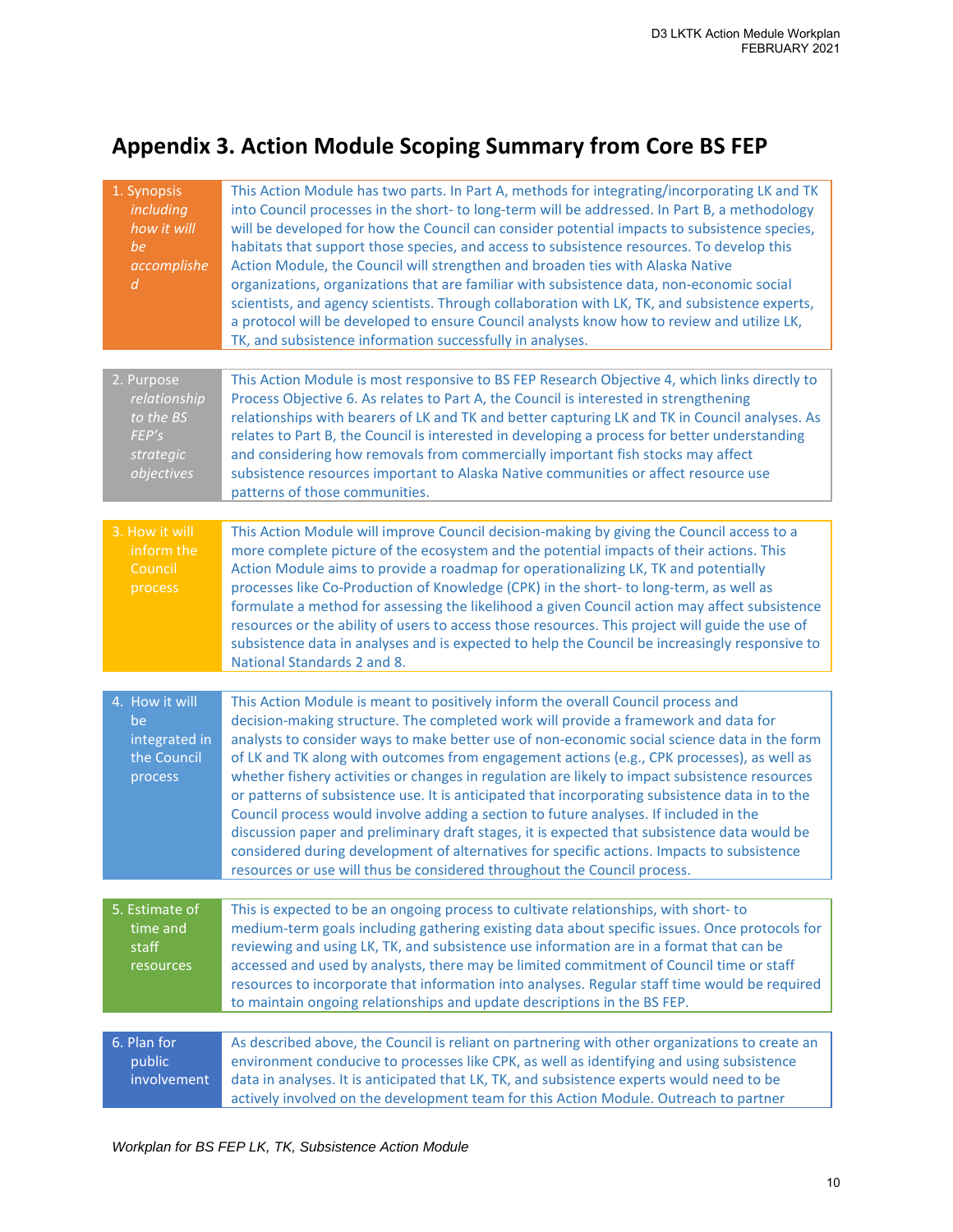agencies and their constituents as well as ongoing collaboration with Tribes and communities throughout the Bering Sea region will be important in verifying the data, products, and methods to use in management.

# **Appendix 4. Action Module Project Ideas from Core BS FEP**

### <span id="page-10-0"></span>Part A: Operationalizing LK and TK in the Council Process

A BS FEP provides opportunity for the Council to operationalize plans for strengthening partnerships with bearers of LK and TK, as well as developing methodology for integrating LK and TK into management using multiple methods, including Co-Production of Knowledge (CPK). Part A of this Action Module will include guidelines for evaluating and incorporating LK and TK into Council documents and processes on an ongoing basis.

Recent work by Indigenous leaders and Western scientists in Alaska has led to the development of a conceptual framework for carrying out Co-Production of Knowledge (CPK; Behe, Daniel, and Raymond-Yakoubian 2018). CPK is a process for bringing together knowledge-holders from different systems. The CPK conceptual framework is focused on bringing together TK knowledge systems with LK and Western science through an equitable process that strengthens partnerships between these different knowledge systems. Behe, Daniel, and Raymond-Yakoubian (2018) explain CPK is a process for sharing information, values, and ideas, and for conducting research and informing holistic and adaptive decision making and policy. Most examples of knowledge co-production in Alaska to date have been carried out in research. CPK is a potential method for carrying out BS FEP objectives focused on bringing together TK, LK, and Western science for evidence-based decision making and policy. CPK will be considered as a potential method for carrying out LK and TK objectives of this Action Module. The CPK process includes:

# **Equity and Collaboration**

#### *Characterized by:*

- Decolonization
- *(a lot of top down and outside processes have been imposed on Indigenous communities; acknowledge those on an even playing field)*
- Deliberate and intentional
- *(power dynamics should be acknowledged early in the process; issues of power and control need to be discussed clearly and completely at the beginning of any project)*
- Trust and respect
- Capacity
- *(Tribes and Indigenous peoples should have means and ability to participate in the process from beginning to the end, even to data maintenance over time)*
- Sovereignty

# Co-production of knowledge

# • Review results

*Leading to:*

- Access to and control over information
- Define a problem
- Identify questions
- Develop methods
- Gather information
- Conduct analysis and
- Communicate/share results

#### *Resulting in:*

• Shared knowledge systems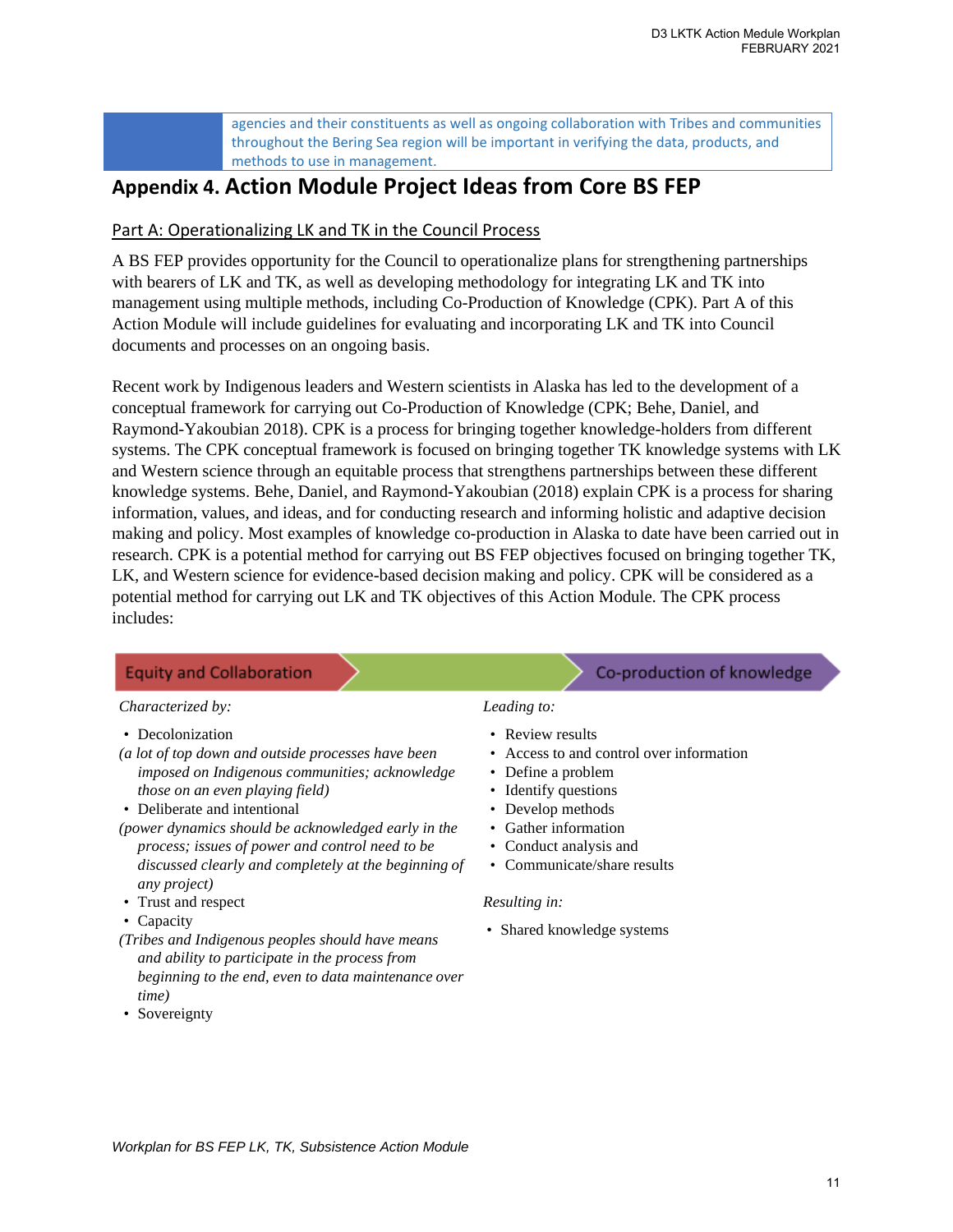- Ethical
- Real relationships
- Empowerment

*CPK is a process that extends beyond a single, distilled, deliverable research product.* In a true CPK process, TK, LK, and Western science are all respected as different knowledge systems, with each holding unique methodologies, evaluation, and validation processes. With this understanding, the different knowledge systems are not translated into each other, but instead are trusted and respected in their uniqueness. Within a CPK process, participation of all knowledge holders is needed throughout the entire process, from inception through analysis and output.

Co-production requires an understanding that Western science and TK are different knowledge systems often articulated through a cross-cultural setting. The co-production of knowledge "requires the integration of different ways of knowledge to be salient, credible, and legitimate" and the inclusion of actors on both sides of the boundary of decision making for a productive output (Robards et al. 2018,9). TK is not based on the key assumptions of Western science. TK is based on the recognition and understanding of interconnections between systems, whereas Western science is often based on a set of independent facts. Successful co-production of knowledge requires trust in the different knowledge systems, to bring together different questions and different methods for achieving new, unique, co-produced results (e.g. understandings, reports, policies, management strategies, etc.).

CPK is rooted in the concept of equity, as well as environmental and political justice. A primary goal of co-production of knowledge processes that involve Indigenous people, is to have Indigenous perspectives and TK taken seriously from the beginning and to build relationships throughout the process of any work or project. It is important to recognize the self-determination and sovereignty of TK bearers, and to rigorously practice informed consent. Most examples of knowledge co-production in Alaska to date have been carried out in research contexts.

Using a mixture of CPK and other methods, the Council could consider the following short-, medium-, and long-term actions in the process of developing best practices for LK and TK:

#### *Short-term (require lower level of time/staff commitment)*

- The Council may instruct the BS FEP Team to include Tribal/Indigenous representation to provide input on an ongoing basis.
- The Council may discuss potential mitigation actions regarding internal lack of capacity for conducting LK and TK analyses (and non-economic social science more generally).
- Preliminary guidelines may be laid out regarding how to evaluate LK and TK information/data in Council analyses (and non-economic social science more generally).
- A bibliography of information resources for LK and TK could be prepared and stored at the Council, for use by analysts. Some of these resources are listed in the [Core](http://meetings.npfmc.org/CommentReview/DownloadFile?p=9fd5d027-86a8-4983-a7e7-f456acc478bf.pdf&fileName=C4%20BS%20FEP.pdf) BS FEP document.
- A question may be added to the analytical template used by Council staff, that reads, "Are there known sources of LK and TK, or the social science of LK and TK, relevant to this topic?"
- The Council may choose to request explicit incorporation of LK and TK, and the social science of LK and TK, into the ecosystem assessment process carried out through NOAA and at the Council.
- The Council may choose to establish explicit support of co-production of knowledge (CPK) approaches to work in the Bering Sea region. Understanding that CPK is a process, and not a product in and of itself, Council support for CPK would indicate a willingness to support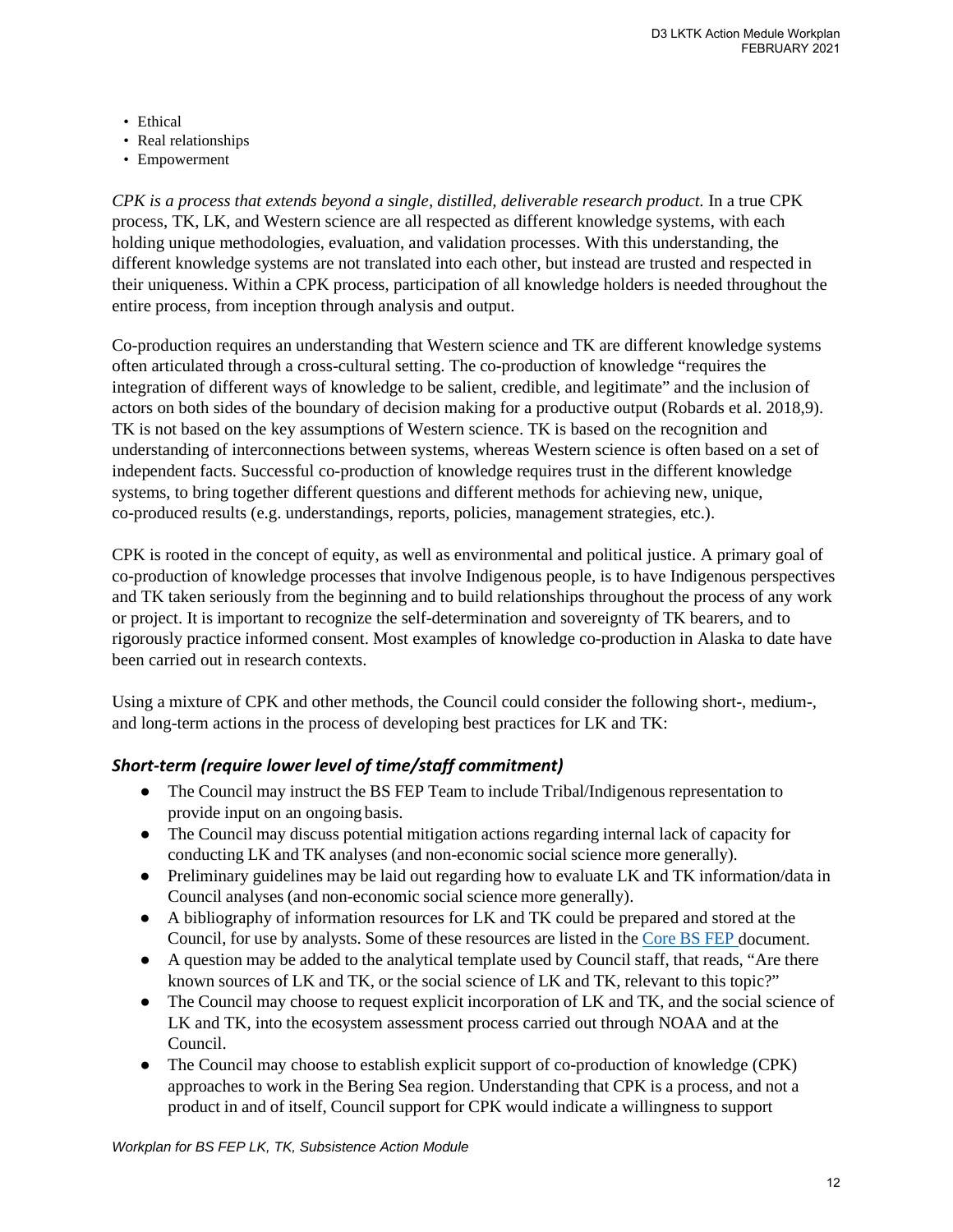collection and sharing of information and research that typically lies outside the Western scientific paradigm.

## *Medium-term (require medium level of time/staff commitment)*

- The Council might encourage or voice support for compensated participation of Alaska Native Tribes and Indigenous peoples in monitoring, observation and research of Bering Sea ecosystem issues (outside the Council process).
- A plan may be developed to increase capacity at the Council for working on LK and TK (and non-economic social science more generally). If the Council would like to pursue this idea, the next step would be to determine what type(s) of capacity it would like to increase, before determining whether existing staff might fulfill the desiredrole(s).
- The Council may choose to develop mitigation measures in collaboration with Tribes and NMFS (in their Tribal Consultation role) for dealing with a lack of capacity for LK and TK (and non-economic social science more generally) in analyses. If the Council would like to pursue this idea, the next step would be to determine what type(s) of capacity it would like to increase, before determining whether existing staff might fulfill the desiredrole(s).
- The Council could appoint/hire an LK and TK liaison staffer, who would facilitate the inclusion of LK and TK at all levels of the Council process. Some other organizations have dedicated staff liaisons for this purpose (e.g., US Fish and Wildlife Service). If the Council would like to pursue this idea, the next step would be to define roles and responsibilities of such a position.
- *●* The Council may consider formalizing a specific process for inputting LK (and non-economic social science more generally) into existing analyses and assessments.
- The Council may consider formalizing a specific process for inputting TK into existing analyses and assessments (see \***NOTE**below).
- The Council may task staff or another entity with compiling LK and TK resources (ideally through a CPK process) for use in an early warning model (conceptual or statistical) for ecosystem change, in conjunction with Western science information (e.g., example of sea lions on St. Lawrence Island).
- A subcommittee for LK and TK could be formed within the recently formed Social Science Planning Team (SSPT) or the Community Engagement Committee (CEC), as a potential route for incorporating LK and TK into the Council process in a way that makes use of existing advisory structures. The SSPT or CEC could facilitate meaningful contributions of LK and TK to ongoing analyses, as well as thoughtful review of completed analyses. The SSPT or CEC could further facilitate longer-term goals for LK and TK to take part in evolving the Council management process to reflect EBFM. The SSPT or CEC might also invite a member from an agency (e.g., ADFG) or the public (e.g., active stakeholder group(s) from the region) with expertise in LK and TK work.
- The Council could consider forming an LK and TK Committee to allow for a dedicated space in the existing Council process for LK and TK to inform management.
- As with research priorities, policy priorities and objectives are rooted in a Western science paradigm. The Council may choose to task staff with developing a set of best practices for determining management priorities, alternatives, and tradeoffs through a CPK process, or partnering with Western Alaska Indigenous and community organizations, to answer questions such as:
	- *o* What are local/regional community priorities for Federal fisheries policy?
	- *o* What stories do local/regional community members want to share?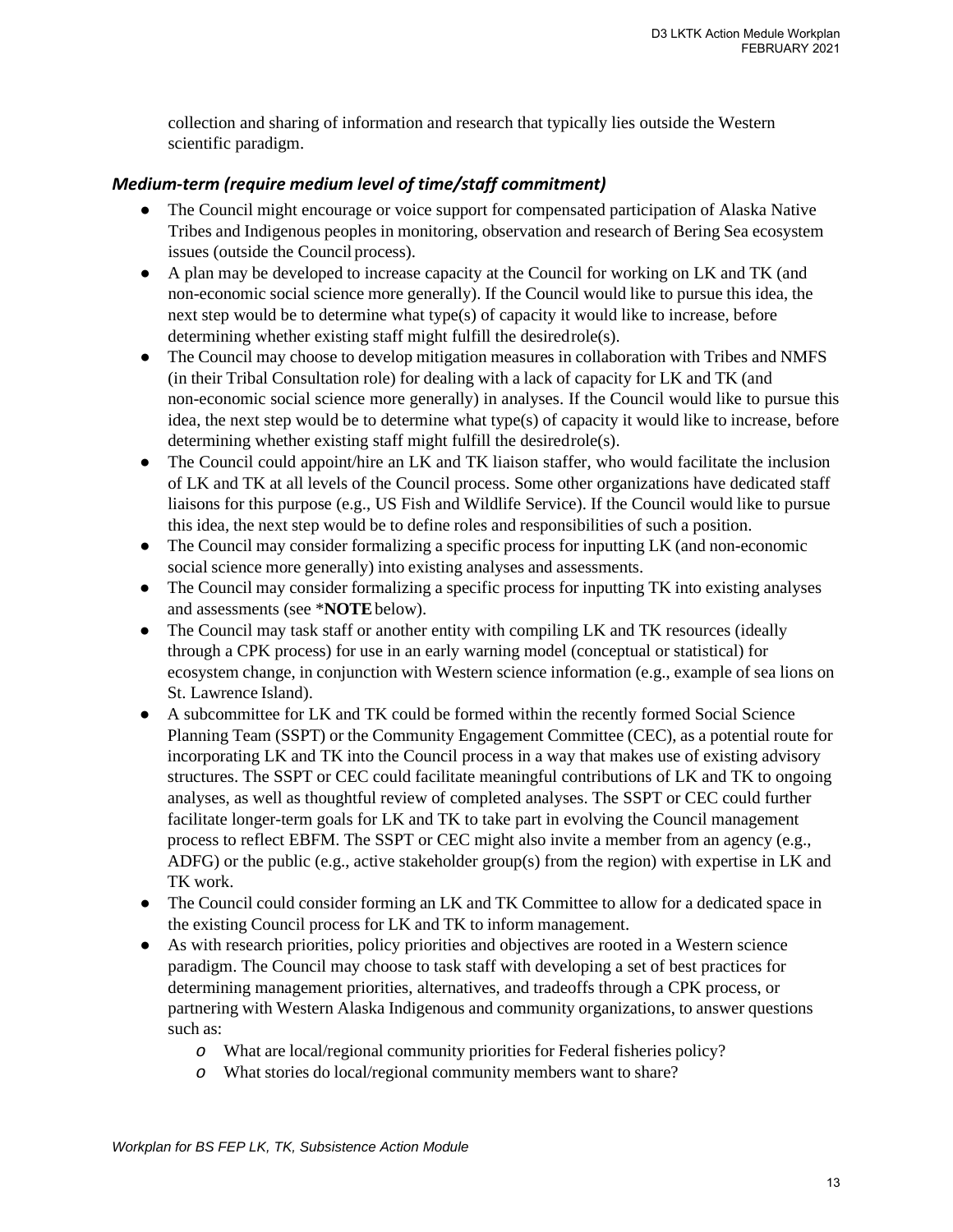- *o* What kind of spatial data related to subsistence are appropriate to use in public documents/discussions, and how?
- *o* What do regional community members feel are appropriate and ethical ways for non-Indigenous and non-locals to contribute in Federal fisheries policy and decision-making in the Bering Sea region? What are not appropriate or ethical ways?

#### *Long-term (require significant level of time/staff commitment)*

- *●* The Council may consider composing protocols for long-term and specific data-use agreements with Tribes and communities providing LK and TK information, especially as relates to spatial mapping (see Part B of this Action Module; Note: Not all spatial information documented by Alaska Native organizations is currently available to the public, because specific data-use agreements need to be established for the sharing of much of that data. Additionally, current publicly-available spatial information may not be appropriate for further use without updated permissions and formal consent of the Tribe(s) or community(ies) that initially provided it.).
- The Council might consider formalizing a process for CPK in the Bering Sea region, as it relates to policy and decision-making. This might involve providing regular trainings for staff in LK, TK, and CPK methods, and to have a permanent space on staff for an expert in LK, TK, and/or CPK methods.
- The Council might consider how to shift towards an adaptive co-management approach (Berkes, 2009) that more fully incorporates LK and TK into the process at all stages. One example of this type of approach is the [Arctic Borderlands Ecological Knowledge Co-Op .](https://glosbe.com/en/fr/Arctic%20Borderlands%20Ecological%20Knowledge%20Co-op;)
- *●* The Council might include Tribal membership on all Council committees and plan teams.
- The Council might encourage and facilitate increased TK representation through increased Indigenous/Tribal representation on the Council and Council bodies (e.g., Tribal seats on the Council are desired by Indigenous communities), understanding that a permanent Indigenous/Tribal seat (voting or non-voting) on the Council would require a change to the MSA.

#### <span id="page-13-0"></span>Part B Subsistence

This portion of Action Module 4 is expected to identify ways for subsistence data to be incorporated into Council analyses and will describe circumstances in which measures may be necessary to mitigate potential impacts to subsistence resources, or the use of those resources by Alaska Natives. The BS FEP will not automatically require mitigation for circumstances where the potential for impacts exist, nor will the BS FEP limit the sorts of actions that the Council may take. Rather, the BS FEP will provide a roadmap for the Council to follow to assess the likelihood of impacts and develop mitigation measures should they be necessary. This part of the Action Module is responsive to BS FEP Strategic Objectives 1 and 2, to synthesize the current understanding of Bering Sea ecosystem processes and create a cohesive plan for EBFM.

*Workplan for BS FEP LK, TK, Subsistence Action Module* In recent years, potential impacts of commercial fisheries on subsistence resources or use patterns have received increasing attention. The BS FEP provides an opportunity for the Council to outline best practices for how subsistence use data may inform understandings of potential impacts of commercial fisheries on subsistence resources and use and, if appropriate, mitigate those potential impacts to ensure that subsistence use of marine resources continues unabated in the Bering Sea. The Council is interested in understanding ways that removals from commercially important fish stocks may affect the subsistence resources important to Alaska Native communities or affect resource use patterns of those communities. Where subsistence use data are already available, data may be incorporated into existing models that predict fishery behavior or responses to changes in conditions or regulations.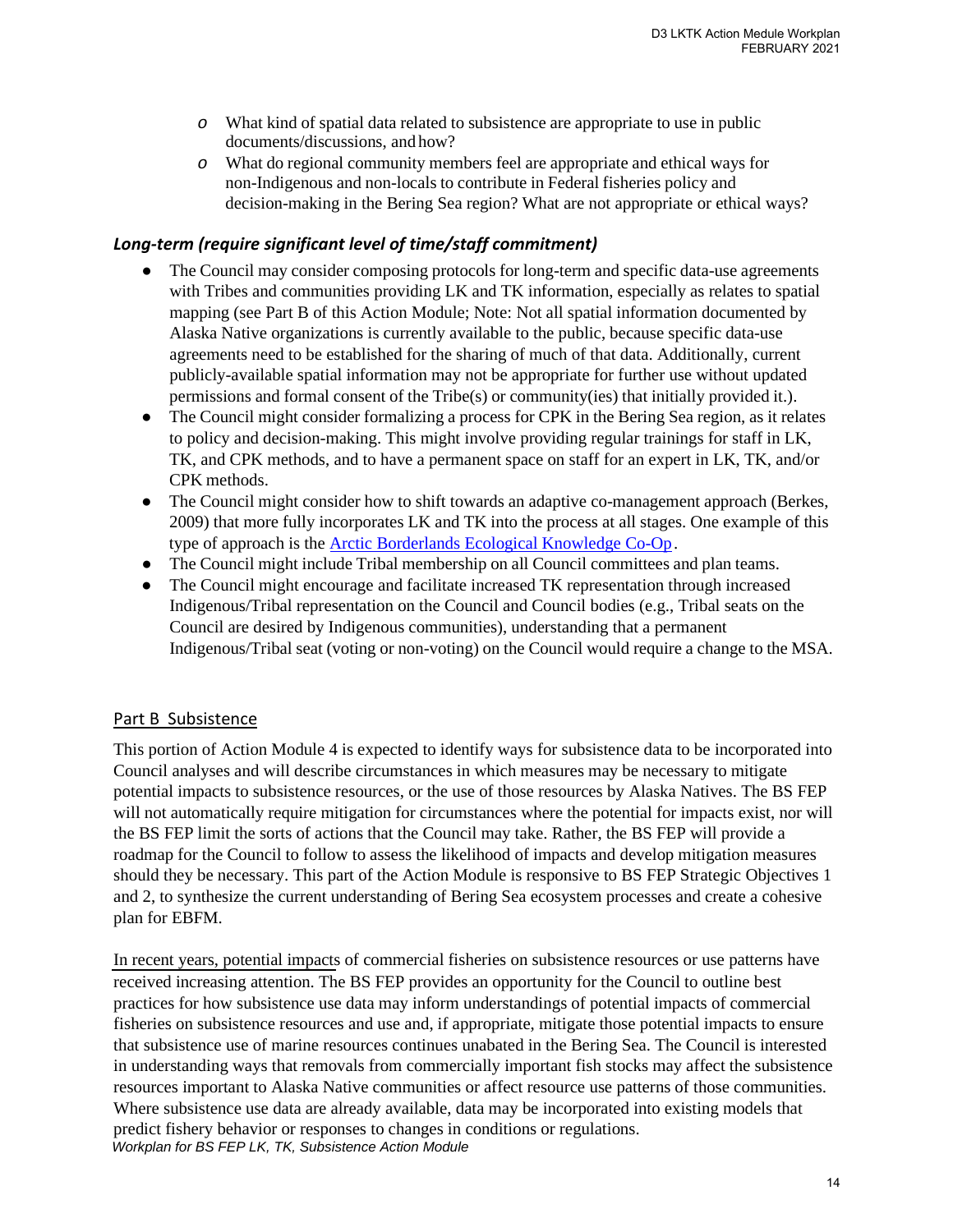One hurdle to incorporating subsistence use data into management decisions has been collection of data and preparation of data products for use in current assessment models. Non-governmental and Tribal organizations (corporations, governments, etc.) have been working to describe and document subsistence use patterns of Alaska Native communities throughout the Bering Sea region. In addition to non-governmental and Tribal data sources, the State of Alaska Department of Fish and Game Subsistence Division has ongoing projects to document subsistence use patterns and could provide a wide range of subsistence use data. The State of Alaska Division of Subsistence reports, and the [Northern Bering Sea](http://www.akmarine.org/fisheries-conservation/protect-habitat/northern-bering-sea-initiative/)  [Mapping Project](http://www.akmarine.org/fisheries-conservation/protect-habitat/northern-bering-sea-initiative/) and [Bering Strait Marine Life and Subsistence Use Data Synthesis](http://oceana.org/publications/reports/the-bering-strait-marine-life-and-subsistence-data-synthesis) are some examples of products that have made subsistence use and subsistence species occurrence data available to fishery managers. Some subsistence use data are currently available in spatial mapping formats (e.g., in ArcGIS software programs) that allow managers to evaluate them (e.g., for potential conflicts with commercial fisheries). The Council will use subsistence data appropriately as they become available.

Collection and preparation of subsistence data are major undertakings. The Council will work with organizations that collect and prepare subsistence data in the short-term and may wish to prepare a long-term subsistence data use plan in the future. To carry out this part of the Action Module, it is likely the Council will need to develop collaborative relationships with Alaska Native organizations, organizations that are familiar with subsistence data, non-economic social scientists, and agency scientists to ensure data quality and to ensure products are in a form that is useful to fishery analysts as well as subsistence users. This would likely require an initial in-depth process to identify a working list of sources of subsistence use data, and a smaller ongoing commitment to maintain and update that list. Some regular staff time would be required to communicate with collaborating organizations on an ongoing basis (e.g., to update descriptions in the BS FEP).

Outcomes from this part of the Action Module are expected to provide a framework and data for analysts to consider whether fishery activities or changes in regulation over time are likely to impact subsistence resources or patterns of subsistence use. It is anticipated that incorporating subsistence data into the Council process may involve adding a new section to all future analyses. Some actions may require no additional section, for other actions the additional section might be much longer and more involved. If included in the discussion paper and preliminary draft stages, it is likely that subsistence data would be considered during the development of alternatives and impacts to subsistence resources or use would be considered throughout the Council process.

This part of the Action Module is expected to affect the Council's decision-making by providing resources necessary for analysts to determine the likelihood that a Council action would affect subsistence resources or the ability of Alaska Native people to access those resources. This is also expected to provide ready access to subsistence data for use in analyses and provide guidelines for when mitigation may be necessary. Management measures may or may not be changed by consideration of subsistence data.

Where management measures may be changed, the Council may, ultimately, be more responsive to National Standards 2 and 8, especially when fishing communities also rely on subsistence resources.

As described above, the Council is reliant on other organizations to collect and prepare subsistence data, and for this part of the Action Module, it is anticipated that subsistence experts would need to be actively involved on any Action Module development team(s). Outreach to agencies and their constituents would be important in verifying the data and products to use in management.